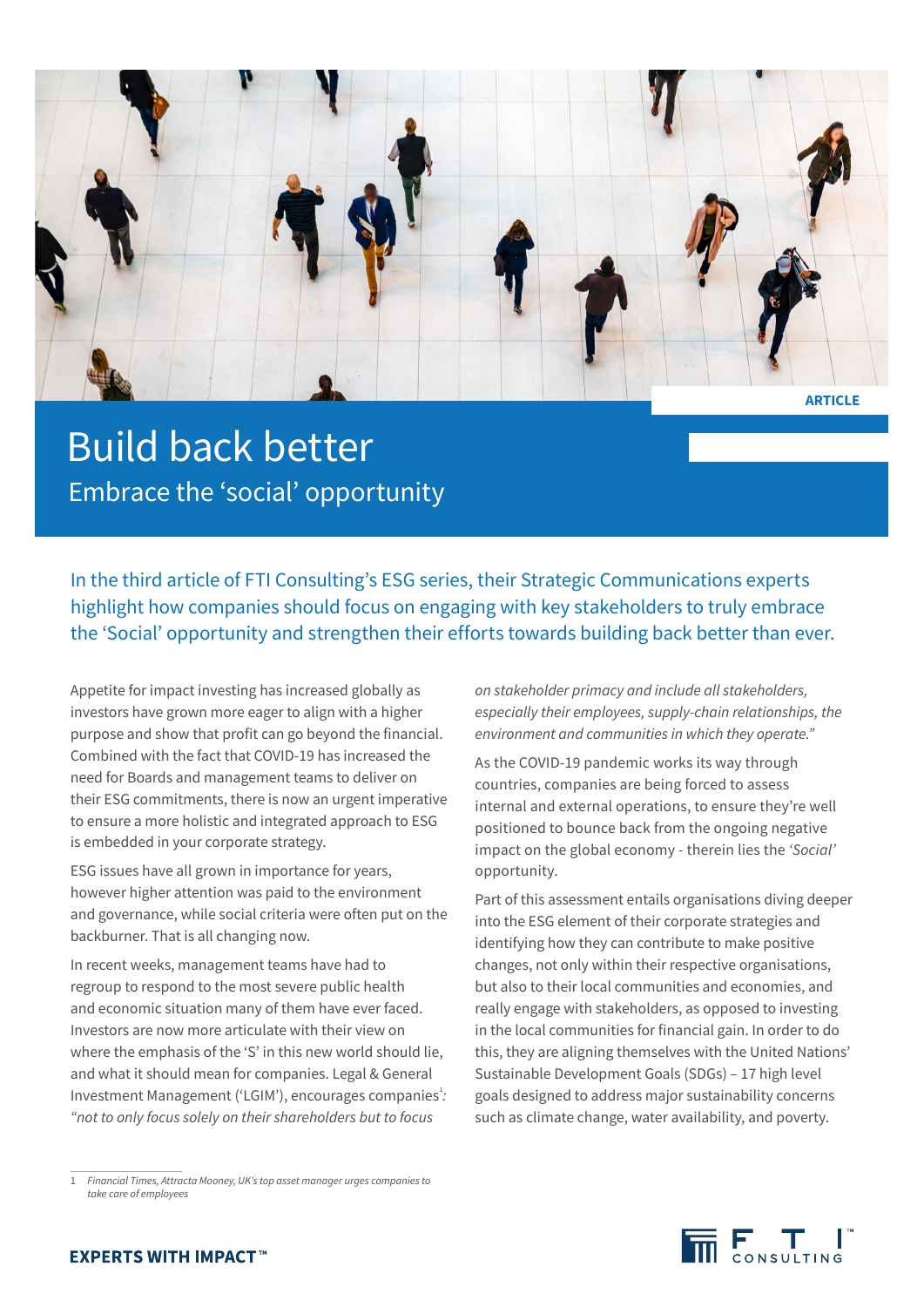According to the UN Secretary-General's Roadmap for Financing the 2030 Agenda for Sustainable Development, "*achieving the SDGs could open up \$12 trillion of market opportunities and create 380 million new jobs by 2030*," which has become the framework upon which companies are positioning themselves as differentiators.

Internally, the focus will shift towards greater diversity across organisations. A [Forbes report](https://i.forbesimg.com/forbesinsights/StudyPDFs/Innovation_Through_Diversity.pdf)<sup>2</sup> revealed that *"diversity is a key driver of innovation and is a critical component of being successful on a global scale. When asked about the relationship between diversity and innovation, a majority of respondents agreed that diversity is crucial to encouraging different perspectives and ideas that foster innovation, as well as attracting and retaining top talent."*

Furthermore, employee health and safety should be the critical consideration of any business. However, one challenge is understanding the needs and circumstances of employees who are not only diverse in all the traditional measures, but are also affected by widely varying life, work, and family circumstances, which are all exacerbated during times of crises. The presence of diversity and the practice of inclusion during these periods, becomes essential to challenge us to look at problems differently and consider solutions that we otherwise might not have.

A growing chorus of investors now insist that companies prioritise employee welfare, especially as the pandemic brings to light the hardships faced by employees. More recently, the Investor Alliance for Human Rights, which constitutes a group of 105 international investors representing \$5 trillion in assets under management, called on governments to conduct "*human rights due diligence*." The Alliance made a case for regulatory measures that

ensure corporates are held accountable for human rights breaches, particularly where voluntary corporate measures leave significant gaps in human rights protections. Alice Evans, Co-Head and Managing Director, Responsible Investment at BMO Global Asset Management states<sup>3</sup>, "from *a global perspective, mandatory human rights due diligence brings opportunities to improve economic productivity, reduce inequalities, and improve livelihoods."*

Companies are increasingly being required to listen to and align community needs with their corporate strategies. This includes contributing to the local content mandates set out by governments, which aim at creating more high skilled jobs, and addressing the shift of economies towards low-carbon, resource-efficient and socially inclusive bases. Particularly important following the aftermath of the 2008 financial crisis, this job creation imperative has led many developing countries to revisit the use of local content requirements. This is to boost the local economy, foster domestic growth and mitigate the negative impact and risks associated with a troubled global economic climate, should we face another economic downturn.

Unlike environmental and governance issues, social issues have less data to measure impact on a company's performance. But change is coming! Issues such as human rights, labour standards and gender equality are gaining prominence. Combined with the right mindset, those companies that proactively tackle these ESG issues and challenges, will come out more resilient and better equipped for a post-pandemic world.

*Part four of FTI's series will focus on the "G" of ESG, and how recent market developments have created a mandate for companies to address corporate governance, in line with the push towards global sustainability.* 

<sup>2</sup> *Forbes* [Insights, Global Diversity and Inclusion: Fostering Innovation Through a](https://i.forbesimg.com/forbesinsights/StudyPDFs/Innovation_Through_Diversity.pdf)  [Diverse Workforce](https://i.forbesimg.com/forbesinsights/StudyPDFs/Innovation_Through_Diversity.pdf)

<sup>3</sup> *Investor Alliance for Human Rights, Investors with US\$5 trillion call on governments to institute mandatory human rights due diligence measures for companies*